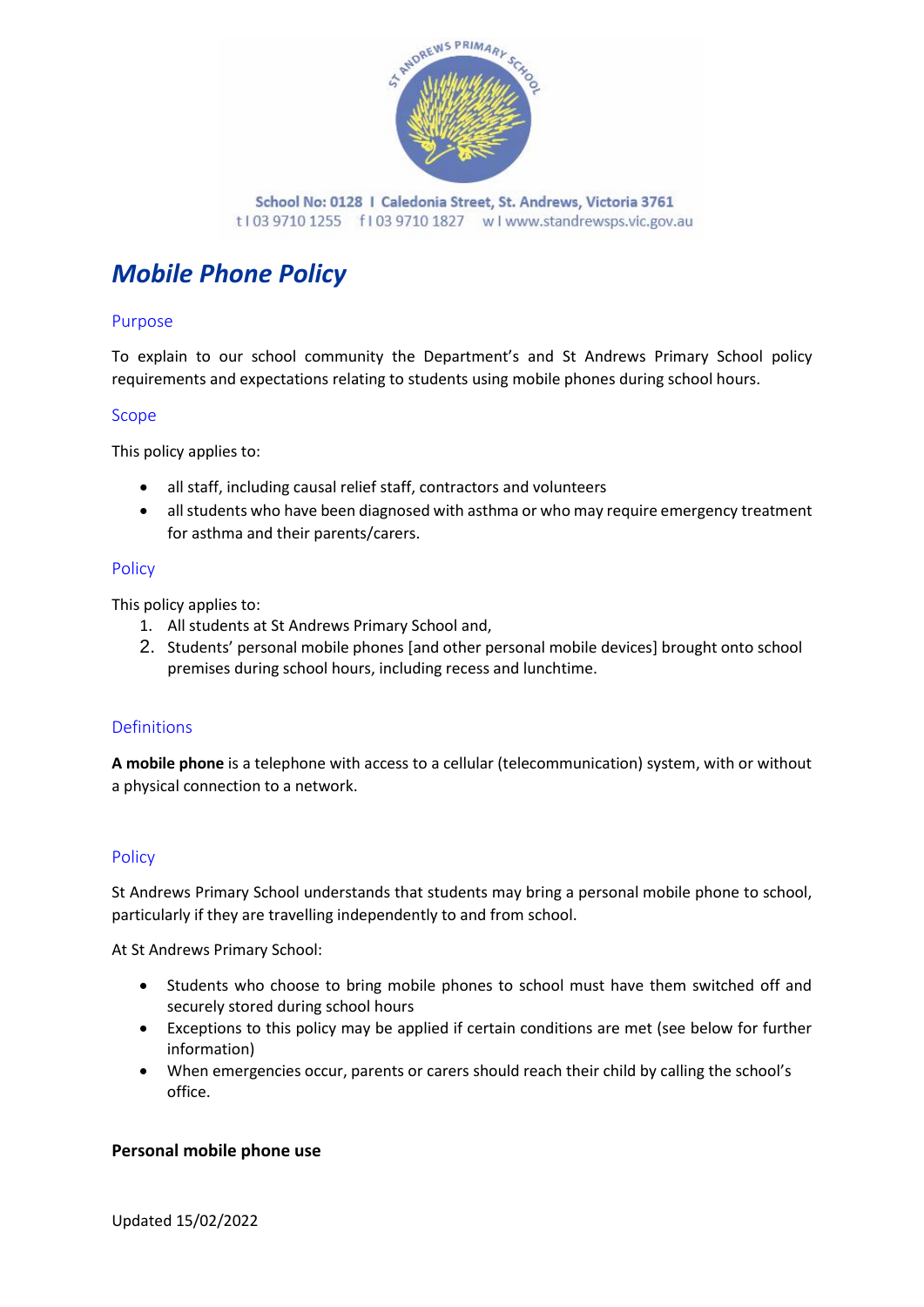In accordance with the Department's [Mobile Phones](https://www2.education.vic.gov.au/pal/students-using-mobile-phones/policy) - Student Use Policy issued by the Minister for Education, personal mobile phones must not be used at St Andrews Primary School during school hours, including lunchtime and recess, unless an exception has been granted.

Where a student has been granted an exception, the student must use their mobile phone for the purpose for which the exception was granted, and in a safe, ethical and responsible manner.

## **Secure storage**

Mobile phones owned by students at St Andrews Primary School are considered valuable items and are brought to school at the owner's (student's or parent/carer's) risk. Students are encouraged not to bring a mobile phone to school unless there is a compelling reason to do so. Please note that St Andrews Primary School does not have accident insurance for accidental property damage or theft. Students and their parents/carers are encouraged to obtain appropriate insurance for valuable items. Refer to the St Andrews Primary School Personal Property Policy AND/OR the Department's [Claims for](https://www2.education.vic.gov.au/pal/claims-property-damage-and-medical-expenses/policy)  [Property Damage and Medical Expenses](https://www2.education.vic.gov.au/pal/claims-property-damage-and-medical-expenses/policy) policy.]

Where students bring a mobile phone to school, St Andrews Primary School will provide secure storage. Secure storage is storage that cannot be readily accessed by those without permission to do so. At St Andrews Primary School students are required to store their phones in their bags or handed into the school administration office to be placed in a lockable cupboard.

## **Enforcement**

Students who use their personal mobile phones inappropriately at St Andrews Primary School may be issued with consequences consistent with our school's existing student engagement polices.

At St Andrews Primary School inappropriate use of mobile phones is **any use during school hours**, unless an exception has been granted, and particularly use of a mobile phone:

- in any way that disrupts the learning of others
- to send inappropriate, harassing or threatening messages or phone calls
- to engage in inappropriate social media use including cyber bullying
- to capture video or images of people, including students, teachers and members of the school community without their permission
- to capture video or images in the school toilets, changing rooms, swimming pools and gyms
- during exams and assessments

#### **Exceptions**

Exceptions to the policy:

- may be applied during school hours if certain conditions are met, specifically,
	- o Health and wellbeing-related exceptions; and
	- o Exceptions related to managing risk when students are offsite.
- can be granted by the principal, or by the teacher for that class, in accordance with the Department's Mobile Phones — [Student Use Policy.](https://www2.education.vic.gov.au/pal/students-using-mobile-phones/policy)

The three categories of exceptions allowed under the Department's [Mobile Phones](https://www2.education.vic.gov.au/pal/students-using-mobile-phones/policy) — Student Use [Policy](https://www2.education.vic.gov.au/pal/students-using-mobile-phones/policy) are:

#### *1. Learning-related exceptions*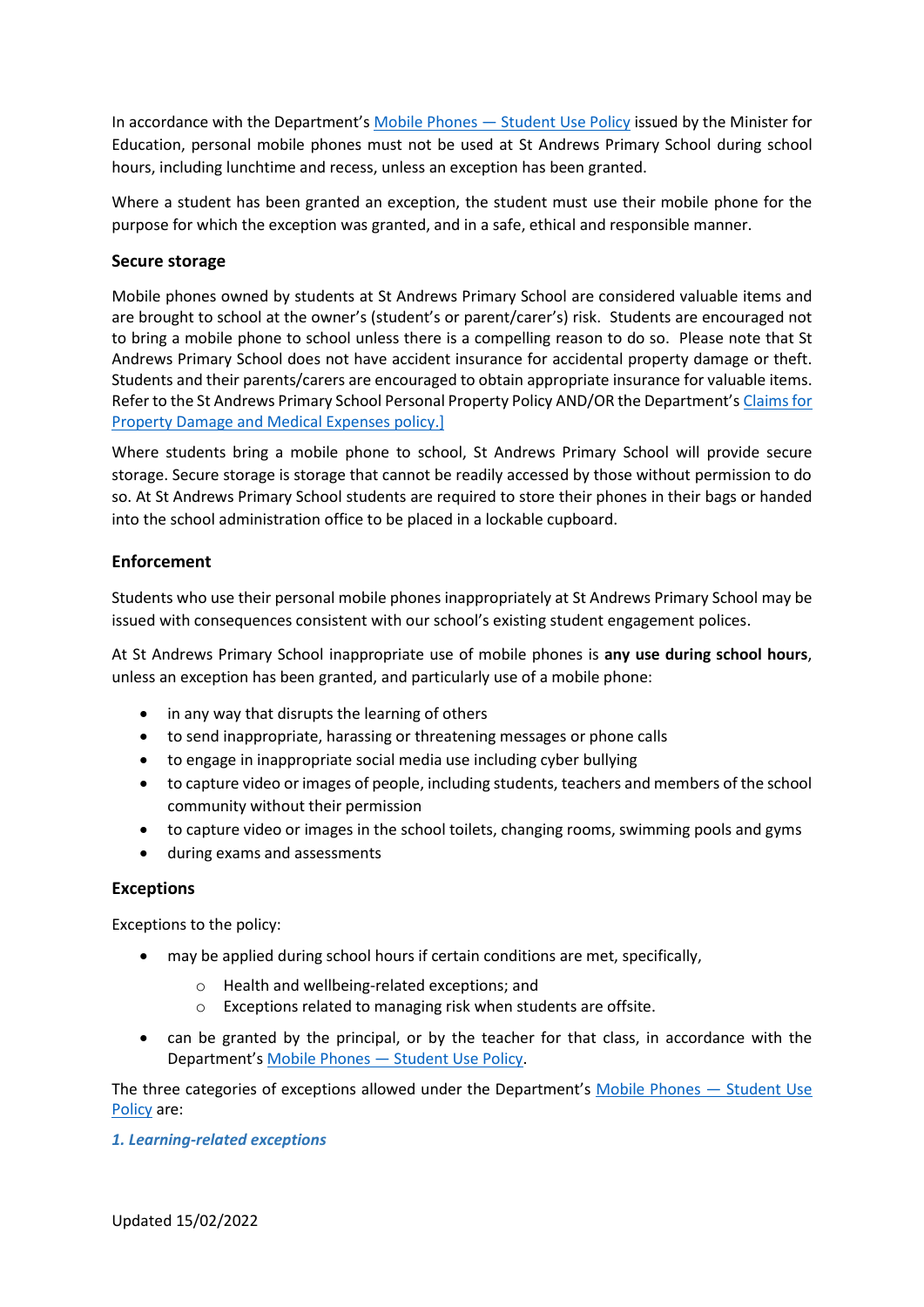| <b>Specific exception</b>                                                                                                          | <b>Documentation</b>                                          |
|------------------------------------------------------------------------------------------------------------------------------------|---------------------------------------------------------------|
| For specific learning activities (class-based<br>exception)                                                                        | Unit of work, learning sequence                               |
| For students for whom a reasonable adjustment to<br>a learning program is needed because of a disability<br>or learning difficulty | Individual Learning Plan, Individual<br><b>Education Plan</b> |

## *2. Health and wellbeing-related exceptions*

| <b>Specific exception</b>        | <b>Documentation</b>               |
|----------------------------------|------------------------------------|
| Students with a health condition | <b>Student Health Support Plan</b> |
| Students who are Young Carers    | A localised student record         |

## *3. Exceptions related to managing risk when students are offsite*

| <b>Specific exception</b>                                                                      | <b>Documentation</b>                   |
|------------------------------------------------------------------------------------------------|----------------------------------------|
| Travelling to and from excursions                                                              | Risk assessment planning documentation |
| Students on excursions and camps                                                               | Risk assessment planning documentation |
| When students are offsite (not on school grounds)<br>and unsupervised with parental permission | Risk assessment planning documentation |
| Students with a dual enrolment or who need to<br>undertake intercampus travel                  | Risk assessment planning documentation |

Where an exception is granted, the student can only use the mobile phone for the purpose for which it was granted.

## **Camps, excursions and extracurricular activities**

St Andrews Primary School will provide students and their parents and carers with information about items that can or cannot be brought to camps, excursions, special activities and events, including personal mobile phones.

#### **Exclusions**

This policy does not apply to

- Out-of-School-Hours Care (OSHC)
- Out-of-school-hours events
- Travelling to and from school
- iPads and all other personal devices

## RELATED POLICIES AND RESOURCES

The following policies should be referred to if further information is required